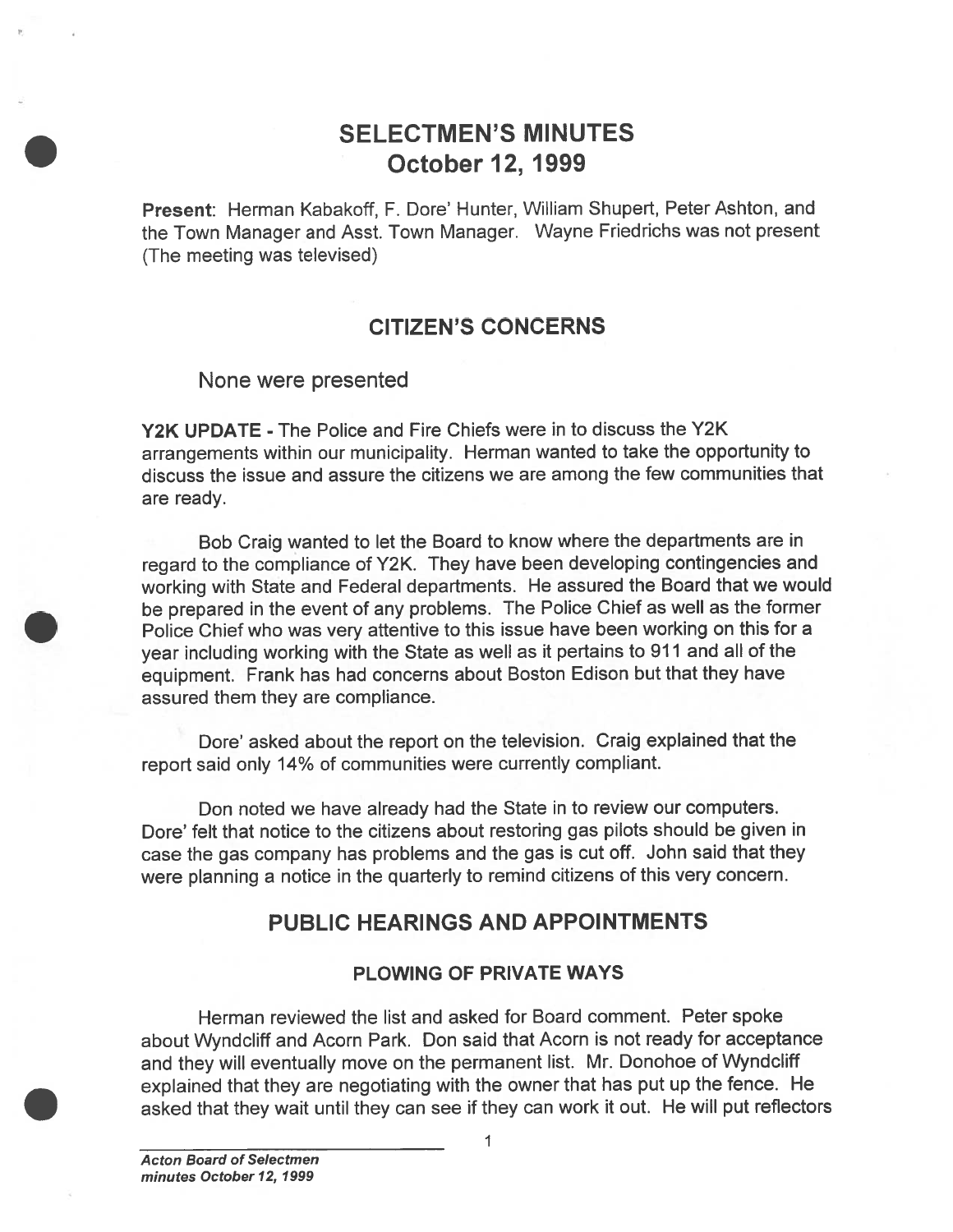up around the rocks on his easement as they are very large rocks and while he understood that they could damage the <sup>p</sup>lows he would hope that reflectors would do the job.

Trey noted the pavemen<sup>t</sup> is deteriorating on Wyndcliff and they noted they are in the process of <sup>p</sup>lanning for the repair. They currently have replaced <sup>a</sup> portion and are putting money together to fix the rest of the street.

DORE' HUNTER — Moved to approve the recommendation before them to plow Private Ways in the 1999/2000 season excep<sup>t</sup> for Wyndcliff Drive until further discussion can be held and the issues resolved. PETER ASHTON — Second - UNANIMOUS VOTE.

### REENGINEERING PRESENTATION

Bill Mullin thanked all those people who had contributed to the document. Bill noted that one focus of the work was on back office functions and this would help in the consolidation of services. He said we needed to look at cash flow and people tightening. He said that we are better off if we procee<sup>d</sup> through the net work and would recognize savings.

Beyond the financial benefits, he felt that the taxpayers should know that we have completed the tasks in <sup>a</sup> collaborative way.

He noted that he does not know what should be done at this point and would refer to the people who know. He said the administrators and political parties would need to interface.

He felt that this plan would create room in the ALG plan, expense reductions, better budgeting, service reallocation, alteration of cycles and getting the cash in faster.

Results on page 16 of the final repor<sup>t</sup> indicate savings of 2.4 million to <sup>a</sup> high of 2.56 in FY2001.

He identified 11 Business cases including quick hits and <sup>a</sup> Technology Advisory.

In the Glossary of terms and page 54, several issues were noted for future study. Those ideas include creation of <sup>a</sup> super board, Water District managemen<sup>t</sup> of sewers, elimination of cross charges, 2 acre zoning and the selling of surplus facilities.

The committee spen<sup>t</sup> 3 months looking at this and felt that the benefits would flow to the bottom line if we do this and it will create room in ALG plan. We will be unique on how we address this new way of thinking.

2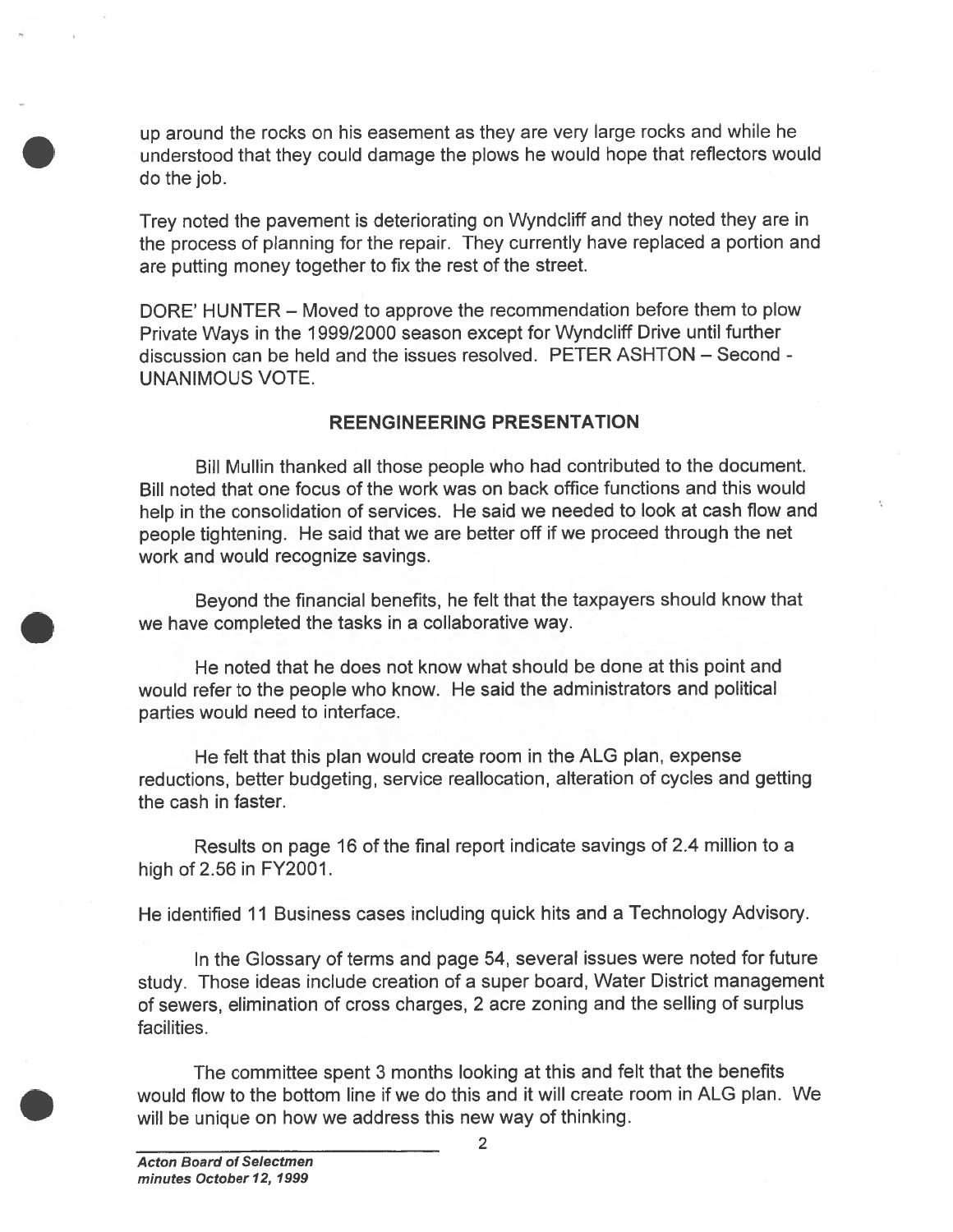Herman thanked the people involved. He would advocate the investigations of this repor<sup>t</sup> with vigor and to urge<sup>d</sup> the continuation of this effort until its fruition.

Peter said special thanks to Bill and his company and noted the amount of effort that went into it.

Dote' joined the conversation and thanked them for the report.

Herman suggested that Town staff analyzes the repor<sup>t</sup> in detail and schedules <sup>a</sup> separate Board meeting for <sup>a</sup> large chunk time to address and to go over it and decide how we are to proceed. And also to <sup>g</sup>ive us some thought on how to proceed.

Trey felt it needs <sup>a</sup> separate meeting and to have all others, school, water district presen<sup>t</sup> to discuss. He felt that the BOS in concert with other boards need to provide leadership to Don on how they want to procee<sup>d</sup> and what they wanted investigated. He wanted to ge<sup>t</sup> <sup>a</sup> win under our belt and continue to review.

Peter noted he agrees with Trey that they as <sup>a</sup> board and other boards need to step up and look at this in detail and they will not be easy decisions. He felt to leave it to town staff to look at it has risks and further down the road we could include them. He felt that we needed to set aside <sup>a</sup> meeting and determine what makes sense and what doesn't. He noted the shared services would be reviewed and how back office functions would be handled as well as all the other cases.

Herman wanted to have <sup>a</sup> time and date pu<sup>t</sup> to this future discussion. He has listened to Trey and Peter's comments and noted the shared service and NESWC and Health Trust could be one item discussed.

The Board decided to schedule <sup>a</sup> working meeting in which they could discuss the report. November  $2^{nd}$  was the first choice with the 19<sup>th</sup> of October and/or 16<sup>th</sup> of November. It was decided to hold the meeting on the 2<sup>nd</sup> of November.

DORE' HUNTER- Moved to direct staff to advise us on how we can best address the Insurance Trust, NESWC and further to include other items including the quick hits section. TREY SHUPERT— Second. UNANIMOUS VOTE

Dore' said that the school will be meeting to discuss this on the 11<sup>th</sup> of November. He felt <sup>a</sup> lack of specified numbers would need additional data.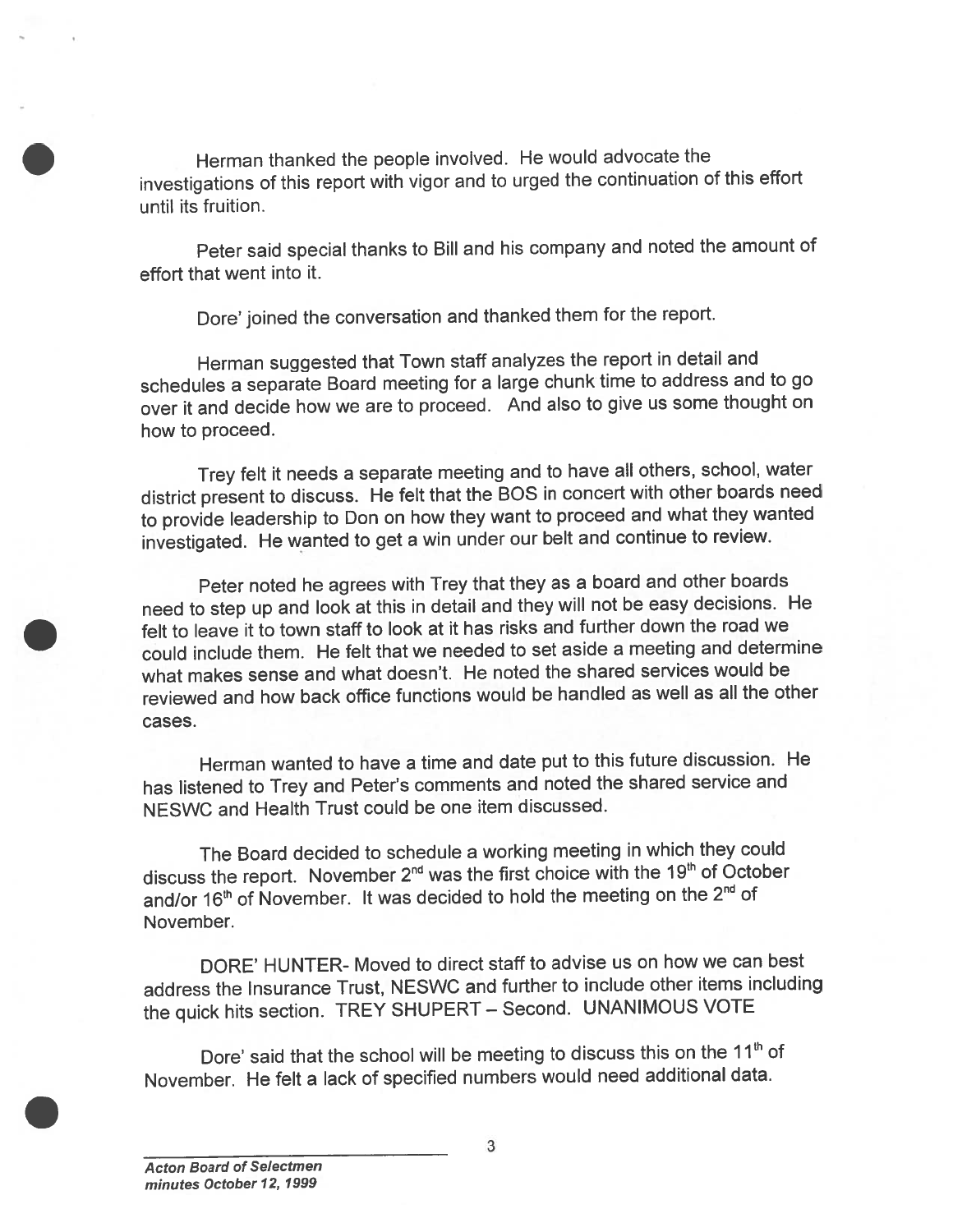### NORTH BRIAR - SIDEWALK REQUEST

Jesse Liberty gave an overview of the reques<sup>t</sup> for sidewalks. Dote' noted that they are always very sympathetic to their needs and the needs of the community. He asked Don if we have enoug<sup>h</sup> money to fund this. Don said they have issues of crossing and coming down the street to the crossover at Ledge Rock way. He thinks <sup>a</sup> crosswalk at either <sup>p</sup>lace was dangerous. He felt we need to keep them on their side until they reach the Park. Other issues including the culvert crossing. We have <sup>a</sup> three-year backup for sidewalks and we just don't have the manpower. Don felt we needed to readdress this at the next budget review.

Peter felt that we created Nara and would urge the Board to take action to pu<sup>t</sup> this high on the priority list for addressing.

Dore' felt we should have the Manager bring back at the next meeting to review where we are on this issue. He felt that that we could look at the priority list and review it at the next meeting.

Trey wanted to see if the sidewalk could be brought down to the apartments to solve <sup>a</sup> problem with <sup>a</sup> total solution in mind.

### SELECTMEN'S BUSINESS

APPOINTMENT OF LABOR COUNSEL - Don outlined the process to secure new counsel. They narrowed it down to two firms and individuals. They choose Kingston and Hodnettt to represent us. He noted that they were most like former counsel Henry's Stewart in approach and style. DORE' HUNTER - Moved that the firm of Kingston and Hodnett be appointed as our Labor Law Counsel. TREY SHUPERT - Second. UNANIMOUS VOTE.

SEWER - Dore' said we have now received the DEP Consent Decree regarding the School Campus.

HISTORIC DISTRICT GARDNER FIELD - Dore' wanted to follow up on the issue. Don said that he felt he would have an answer in the near future.

POLICE STATION CONDITION — Dore' suggested that other decision-makers be asked to tour the facility to see its condition.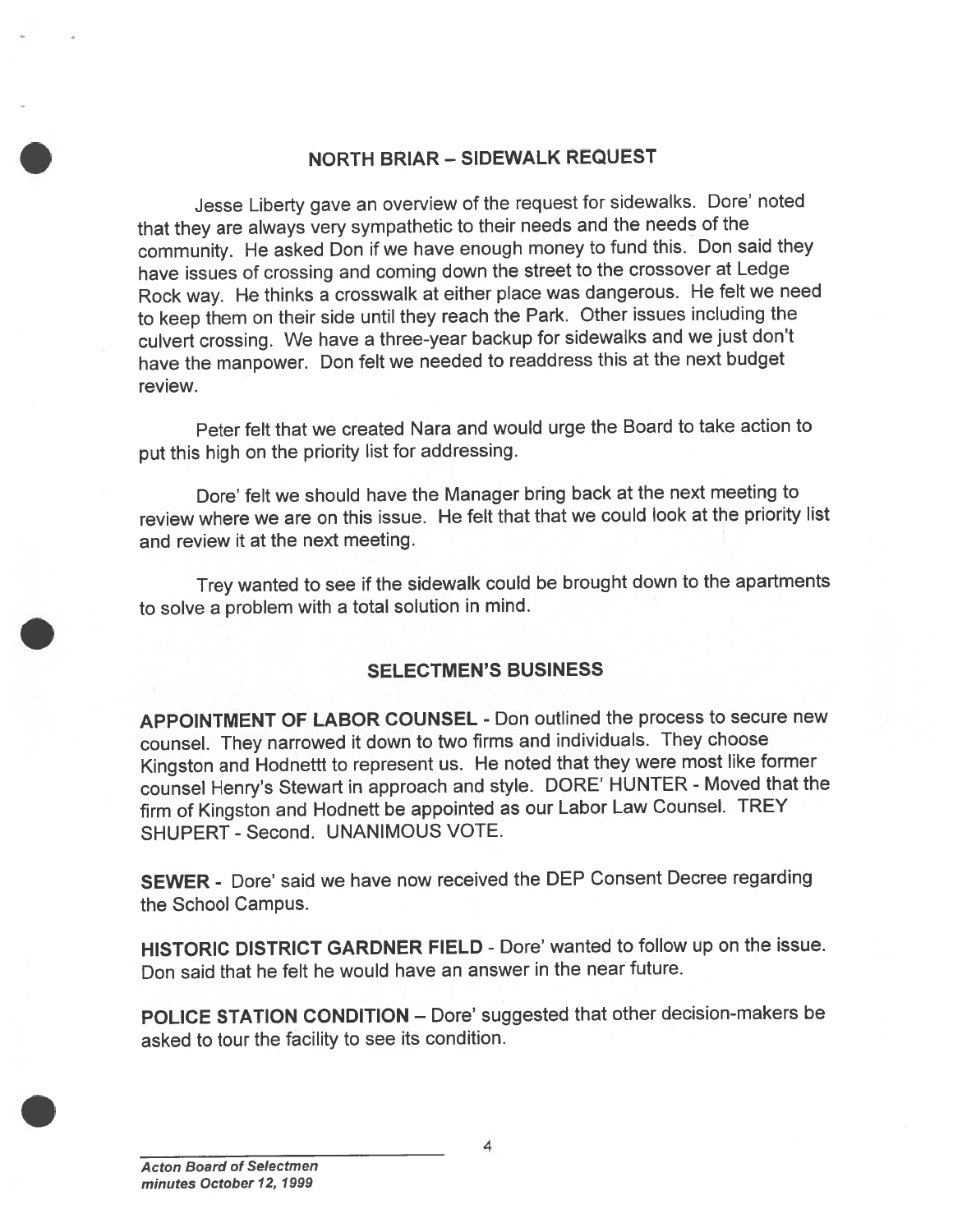## CONSENT AGENDA

TREY SHUPERT -Moved to Approve with the addition of Maison Maison's reques<sup>t</sup> for <sup>a</sup> one-day Liquor License — PETER ASHTON — Second —UNANIMOUS VOTE.

## TOWN MANAGER'S REPORT

StreetLight Purchasing - John Murray made <sup>a</sup> presentation on the history of purchasing streetlights. Dore' felt we need to set some type of policy and he wanted to see if developers might be asked to <sup>p</sup>lace them in new neighborhoods such as the same manner as we ask for sidewalks.

Peter asked about maintenance. John said that we would be opening the bids for that service next week. John said that Littleton is very interested in providing the power and maintenance.

Clerk

Date CKristine Joyce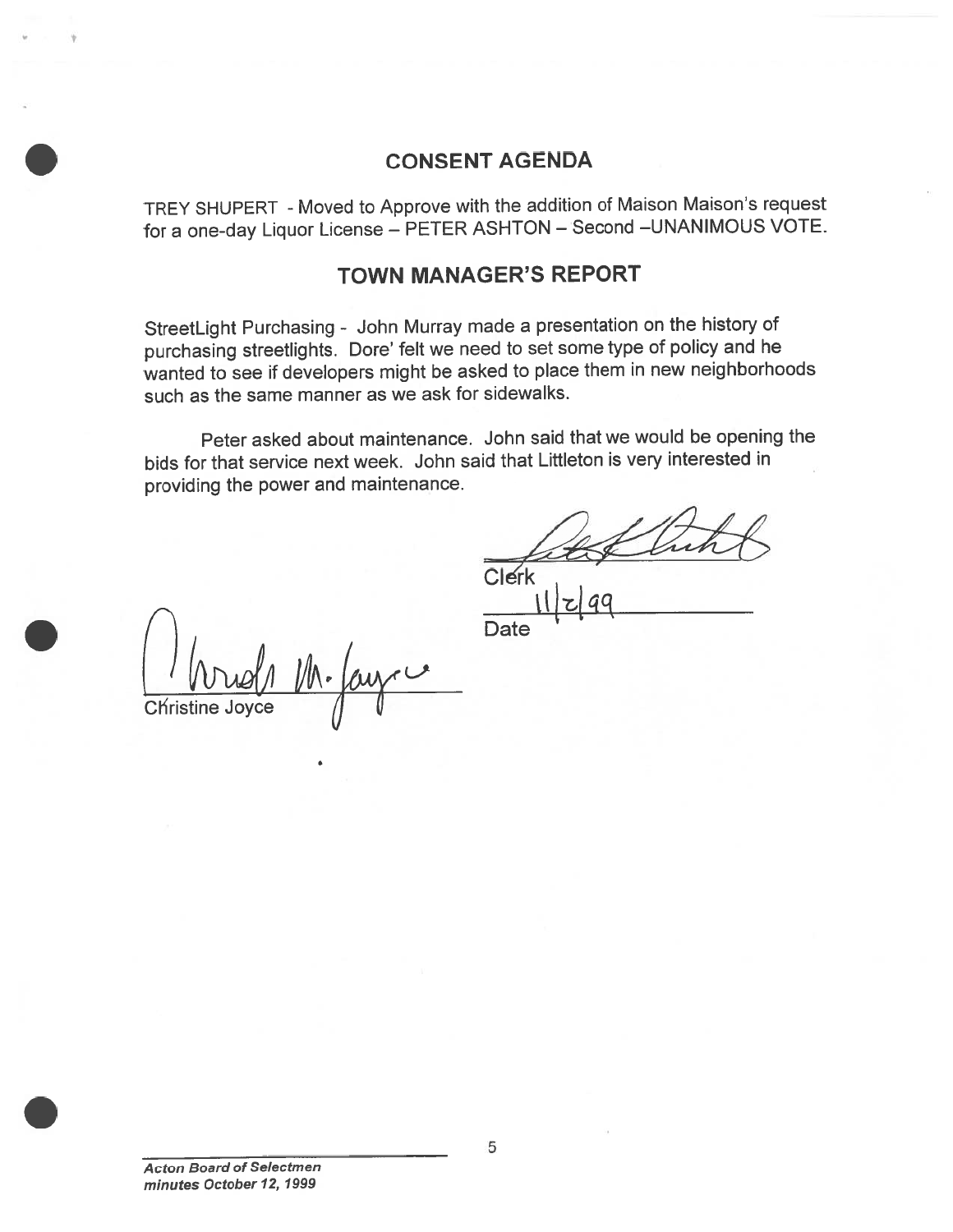October 9, 1999

TO: Board of Selectmen

FROM: Herman Kabakoff, Chairman

SUBJECT: Selectmen's Report

# AGENDA

### October 12, 1999 7:30 P.M. - Room 204

### I. CITIZEN'S CONCERNS

# II. PUBLIC HEARINGS & APPOINTMENTS

- 1. 7:31 PLOWING OF PRIVATE WAYS Enclosed <sup>p</sup>lease find requests and Staff comment for Board review.
- 2. 7:45 RE-ENGINEERING PRESENTATION- The Re-Engineering Committee will presen<sup>t</sup> its final repor<sup>t</sup> to the Board of Selectmen for consideration.
- 3. 8:15 NORTH BRIAR SIDEWALK DISCUSSION WITH MR. LIBERTY- Enclosed <sup>p</sup>lease find materials submitted by Mr. Liberty.

### III. SELECTMEN'S BUSINESS

4. APPOINTMENT Of LABOR COUNCIL — Enclosed <sup>p</sup>lease find materials related to Labor Counsel. The Town Manager will seek the Board's appointment of counsel.

5. OTHER BUSINESS

## IV. CONSENT AGENDA

6. ACCEPT MINUTES — Enclosed <sup>p</sup>lease find minutes of September 14, 1999, for Board acceptance.

7. COMMITTEE APPOINTMENT - Enclosed <sup>p</sup>lease find <sup>a</sup> reques<sup>t</sup> and VCC's recommendation to appoint Mr. James Bray as an Associate Member of the Recreation Commission for term to expire 6/30/2000 for Board action.

8. ACCEPT GIFT — Enclosed <sup>p</sup>lease find <sup>a</sup> reques<sup>t</sup> from the West Acton Library for Board acceptance of <sup>a</sup> <sup>g</sup>ift of money.

9. BON FIRE REQUEST - Enclosed please find a request and Staff comment regarding the Annual Thanksgiving Eve Bonfire Permit for Board action.

# V. TOWN MANAGER'S REPORT

1